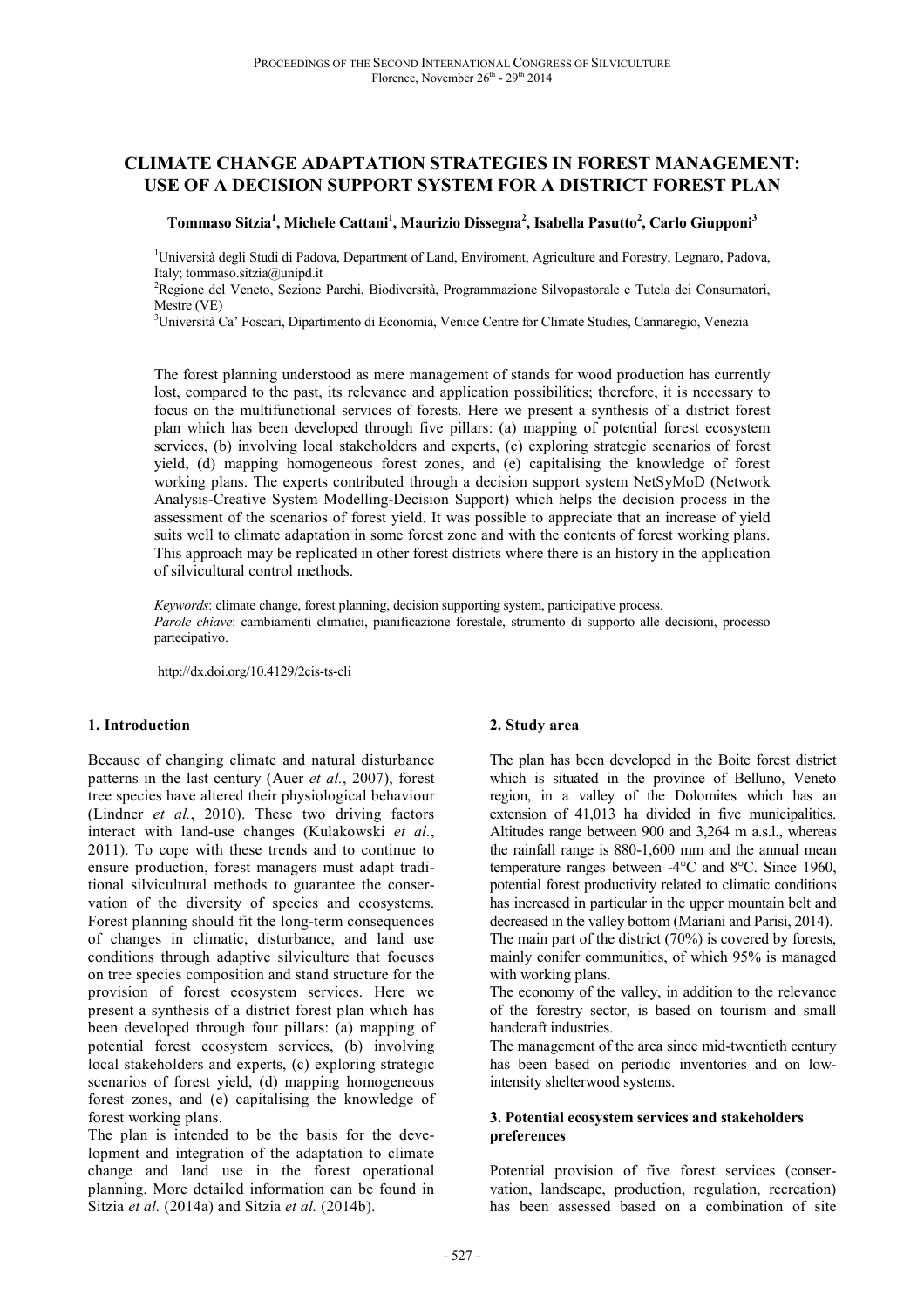capability and forest type suitability in each of 2,648 forest land units.

Stakeholders have participated in assigning priority to the five forest ecosystem services at the district level. Each stakeholder assigned, filling in a questionnaire, a score to the five services which has been used to weight the potential score for forest service provision and, finally, to derive a priority service on each of the forest land units.

On average, the stakeholders assigned the highest weight to the production service (Tab. 1). After a preliminary analysis, the recreation service resulted to be a priority only in two land units. Therefore, also on the basis of their evident relationships, recreation service was aggregated to the landscape service.

# **4. Strategic scenarios of forest yield**

The forest inventorial data allowed us to precisely know the values of actual growing stock and annual increment.

The data showed an high growing stock combined with a low ration of yield to increment. We combined these values with optimal growing stock and three different adjustment periods of actual to optimal growing stock which correspond to three different scenarios of forest yield: (a) BAU (business-as-usual), maintaining the current trend of yield; (b) SOFT, gradually increasing the current trend of yield; (c) HARD, rapidly increasing the current trend of yield.

The strategies were scored by involving experts in the analysis of alternative adaptation measures and suitable solutions using a platform combined with a spatial tool (Network Analysis-Creative System Modelling-Decision Support).

During the process each user assigns a value in each box of a matrix to express expectations as to the performance of each strategic scenario of forest yield. The SOFT scenario scored the highest mean score of 77/100, the second was the BAU with 65/100 and the scenario less feasible was the HARD with a score of 62/100.

# **5. Application to a forest district plan**

The scenarios have been applied through two main tools: (a) homogeneous forest zones, and (b) forest working plans synthesis.

We mapped 15 forest homogenous forest zones, which could include one or more forest types depending on their representativeness in the district.

The characteristics of each homogeneous forest zone are summarised in a fact sheet.

The fact sheet summarises priority and secondary ecosystem services as a synthesis of those identified for each analysed land unit. Many homogenous forest

zones showed to have as a priority the production service.

Nevertheless, some zones were of high importance for their landscape service; for instance, mountain pine scrubs and typical larch woods. Others, as pioneer Arolla pine-larch woods and typical outer Alpine Scots pine woods were important for their conservation service.

These homogenous forest zones were described also by capitalizing the information collated within the forest working plans. These information completed or confirmed those regarding the needs for silviculture to adapt to climate change. For example, according to several authors (e.g. Hasenauer *et al.*, 1999), Norway spruce responded positively to increased temperature, with higher growth rates in the high-mountain belt (Fig. 1).

The forest working plan analysis showed that many high mountain Norway spruce stands are mature and requires regeneration felling (Fig. 2).

For this reason, the scenario that has achieved the highest score is perfectly in line with the desired adaptation to climate change.

In fact, managers need to take advantage of all the suitable conditions, socio-economic and ecological, to avoid that too large areas of this zone are mature or senescent and try to ensure an adequate structural and chronological equilibrium, carrying out, if necessary, thinning and encouraging the regeneration of mature stands.

## **6. Conclusions**

This work allowed to consider the opinion of both stakeholders and experts, giving a spectrum of the feasibility of the plan and the forest yield possibilities of the district.

It is possible to appreciate that an increase of yield suits well to climate adaptation in some forest zone and with the contents of forest working plans.

This type of studies and the applied approach may be translated in other forest districts where there is an history in the application of silvicultural control methods.

# **Acknowledgements**

The authors wish to thank Paola Bolzon, Dragana Bojovic, Thomas Campagnaro, Giovanni Carraro, Emanuele Lingua, Luigi Portoghesi, Andrea Rizzi, Giovanni Trentanovi and Sergio Zen who collaborated on the forest district plan and the municipalities, stakeholders, and experts who participated in the decision process. Regione del Veneto and University of Padova worked jointly within the C3-Alps project, cofunded by the Alpine Space programme.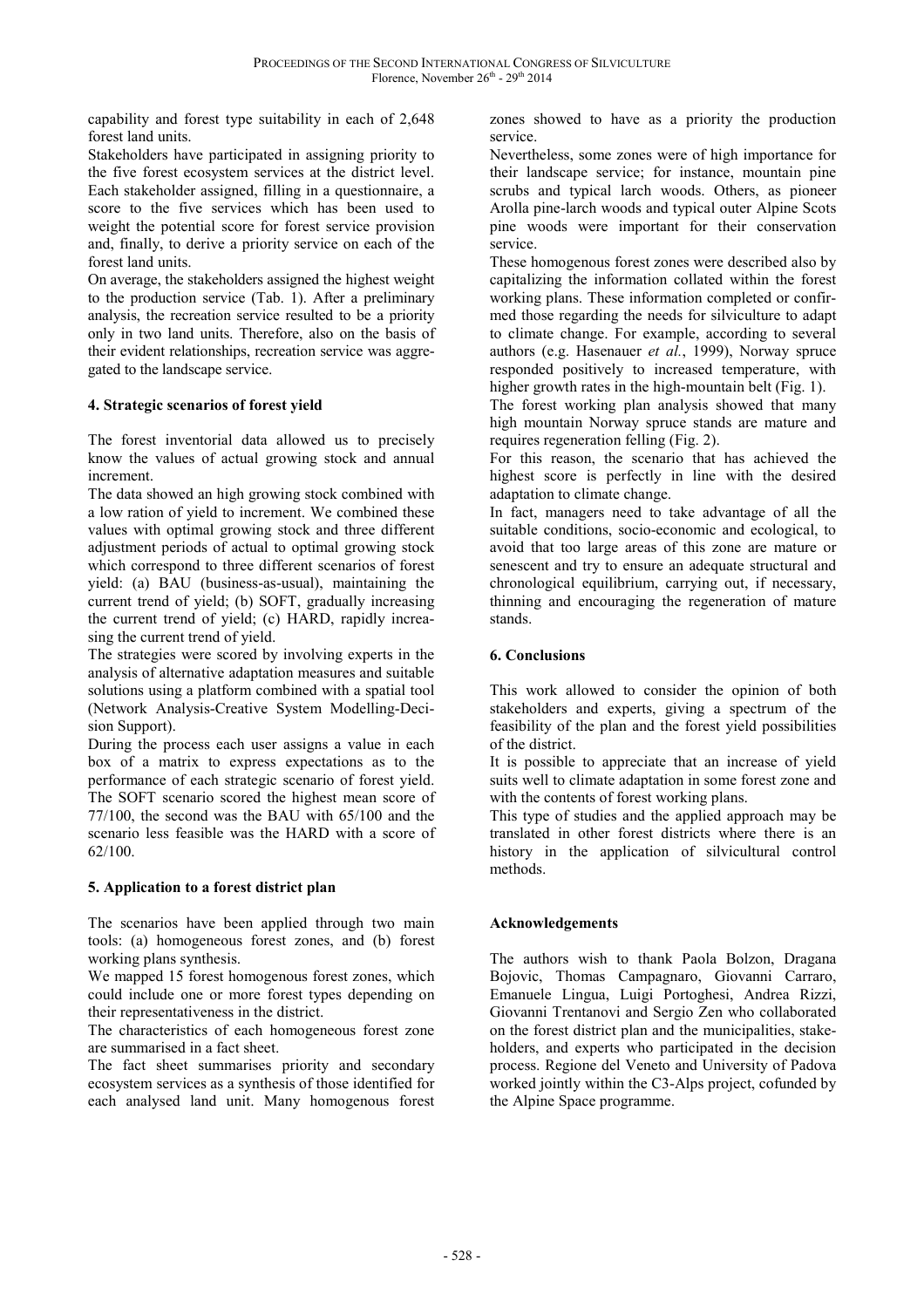Table 1. Average weight (0-1) given by stakeholders to five forest ecosystem services in the Boite district, Belluno Province, Italy.

| Production    | Regulation | Landscape | Conservation | Recreation |
|---------------|------------|-----------|--------------|------------|
| .21<br>U. 3 I | 0.18       | 0.19      | 0.16         | 0.16       |



Figure 1. High mountain Norway spruce forest in Boite district, Pian de Loa, Belluno Province, Italy (photo by T. Sitzia).



Figure 2. A detail of the fact sheet of the high mountain Norway spruce woods where management systems are summarised: stand structure (Mo: even-aged, Mu: uneven-aged, Co: irregular, Bi: twolayered); development stage of the evenaged series (Fm: mature, No: sapling, Sp: thicket, Pe: pole, Fa: adult); type of final cut (Cu: selection method, Bu/Gr: groupshelterwood, Om: wedge-shelterwood, St: strip-shelterwood, Sg: liberation); and silvicultural treatments (Ri: wedding, Sf: cleaning, Di: thinning, Sc: post-wind-thrown salvage, Fi: salvage and sanitation, Ce: transformation of dominated coppice to high-forest, Pa: control of pasture in woodland).